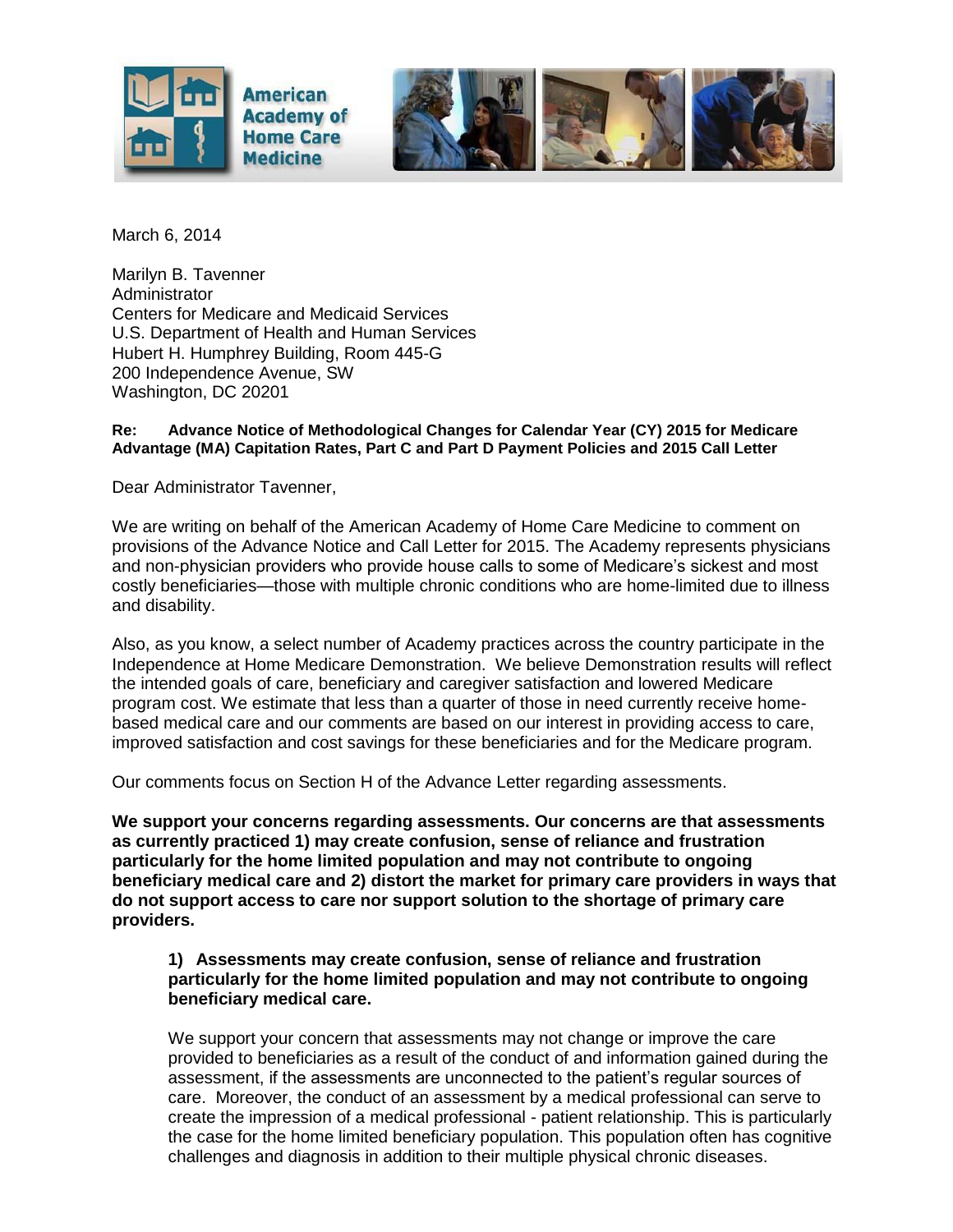As CMS data in the *CHRONIC CONDITIONS AMONG MEDICARE BENEFICIARIES, CHARTBOOK: 2012 EDITION* provides, the incidence of Alzheimer's disease is 13% among the general over 65 Medicare population and 20% for the dual eligible population. These rates are higher for the population served by our members whose average patient age is in the 80s. And many of the patients that our members see are dual eligible beneficiaries (for example, up to half of the patient population for certain of our IAH practices).

It is unreasonable for this potential confusion and reliance to be established that would easily lead to beneficiary and caregiver frustration for these beneficiaries to believe that the provider conducting the assessment would not then be the medical professional that would provide follow-up care for the very conditions that are being identified and discussed during the assessment. Your policy and our recommendations below would go a long way to reduce the potential for this beneficiary confusion and frustration**.** 

While we support your policy that assessments should be integrated into ongoing medical care for the diagnostic codes to be recognized, care must be taken with how the resultant policy is implemented. We must assure that because these risk assessments occur in the home, that medical care delivered in the home ("housecalls") not be excluded from contributing to a beneficiary's clinical picture in terms of recognizing diagnostics codes obtained during ongoing medical care in the home and assisted living facility (ALF) places of service. There is increasing understanding that for many of Medicare's frailest beneficiaries, the private residence (home or ALF) is the most effective, efficient, and preferred site for primary care.

This is also the case for housecalls conducted out of MA organizations. As an example, we note that some MA plans are also provider organizations, such as PACE programs. PACE programs deliver primary care in the home to many of their frailest members, and the home is where the face-to-face primary care encounters naturally occur. Diagnostic codes from those visits, integrated into the PACE interdisciplinary team's care plan, are an exemplary example of integrated care, and the codes shouldn't be negated by policy or contractor instruction that follows the finalization of your policy on assessments.

CMS will hopefully be learning first hand of the cost effectiveness of ongoing home centered medicine as it evaluates the Independence at Home program. In terms of the assessment policy discussed in the Advance Letter, our support for the proposal that there be a follow-up medical visit within a specified time frame in order for the diagnosis codes identified during the assessment to be recognized, we recommend the following:

*Requirement One* - a medical visit that relates to the findings developed during the assessment, within a specified time period, by a primary care provider with ongoing responsibility for the beneficiary be required for the diagnostic codes obtained during the assessment to be recognized.

*Requirement Two* (as an alternative) - an MA organization could have the diagnosis codes recognized if the assessment was conducted by a primary care provider contracted as a participating provider with the MA organization and who is recognized by the MA plan and by the beneficiary as the beneficiary's primary care provider.